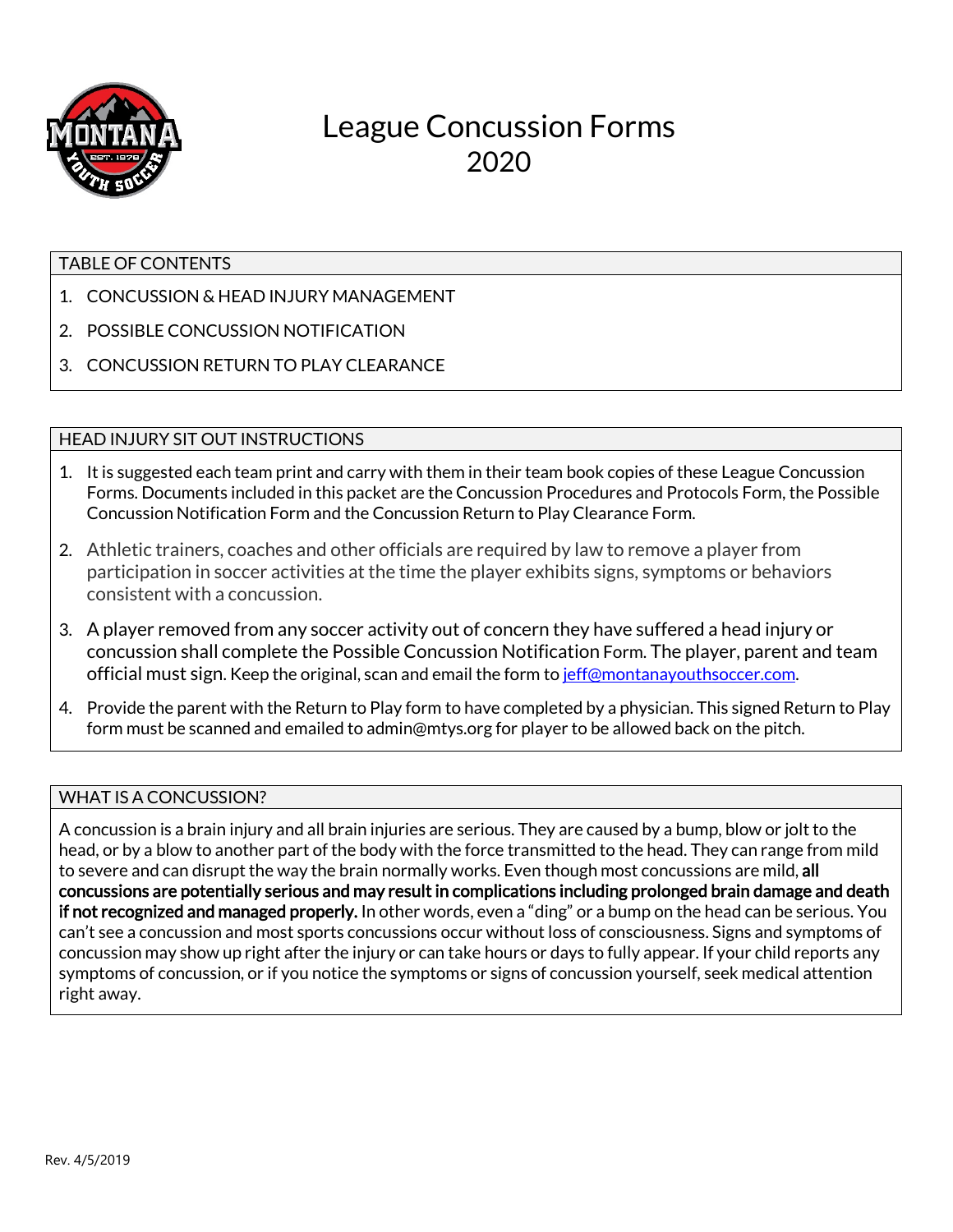#### SYMPTOMS MAY INCLUDE ONE OR MORE OF THE FOLLOWING:

- Headaches
- "Pressure in Head"
- Nausea of vomiting
- Neck pain
- Balance problems or dizziness
- Blurred, double or fuzz vision
- Sensitivity to light or noise
- Feeling sluggish or slowed down
- Feeling foggy or groggy
- Drowsiness
- Change in sleep patterns
- Amnesia
- "Don't feel right"
- Fatigue or low energy
- Nervousness or anxiety
- Irritability
- More emotional
- Confusion
- Concentration or memory problems
- Repeating the same question/comment

#### SIGNS OBSERVED BY TEAMMATES, PARENTS AND COACHES INCLUDE:

- Appears dazed
- Vacant facial expression
- Confused about assignments
- Forgets plays
- Is unsure of game, score or opponent
- Moves clumsily or lack of coordination
- Answers questions slowly
- Slurred speech
- Shows behavior or personality changes
- Can't recall events prior to contact
- Can't recall events after contact
- Seizures or convulsions
- Change in typical behavior or personality
- Loses consciousness

### WHAT CAN HAPPEN IF MY CHILD KEEPS ON PLAYING WITH A CONCUSSION OR RETURNS TOO SOON?

Athletes with the signs and symptoms of concussion should be removed from play immediately. Continuing to play with the signs and symptoms of a concussion leaves the young athlete especially vulnerable to greater injury. There is an increased risk of significant damage from a concussion for a period of time after that concussion occurs, particularly if the athlete suffers another concussion before completely recovering from the first one. This can lead to prolonged recovery, or even to severe brain swelling (second impact syndrome) with devastating and even fatal consequences. It is well known that adolescent or teenage athlete will often under report symptoms of injuries. And concussions are no different. As a result, education of administrators, coaches, parents and players is the key for player safety.

#### IF YOU THINK YOUR CHILD HAS SUFFERED A CONCUSSION:

Any athlete even suspected of suffering a concussion should be removed from the game or practice immediately. It is Montana Youth Soccer Policy that no athlete may return to activity after an apparent head injury or concussion, regardless of how mild it seems or how quickly symptoms clear, without medical clearance. Close observation of the athlete should continue for several hours.

You should also inform your child's coach if you think that your child may have a concussion. Remember, it's better to miss one game than miss the whole season. And when in doubt, the athlete sits out.

For current and up-to-date information on concussions you can go to: <https://www.cdc.gov/headsup/youthsports/index.html>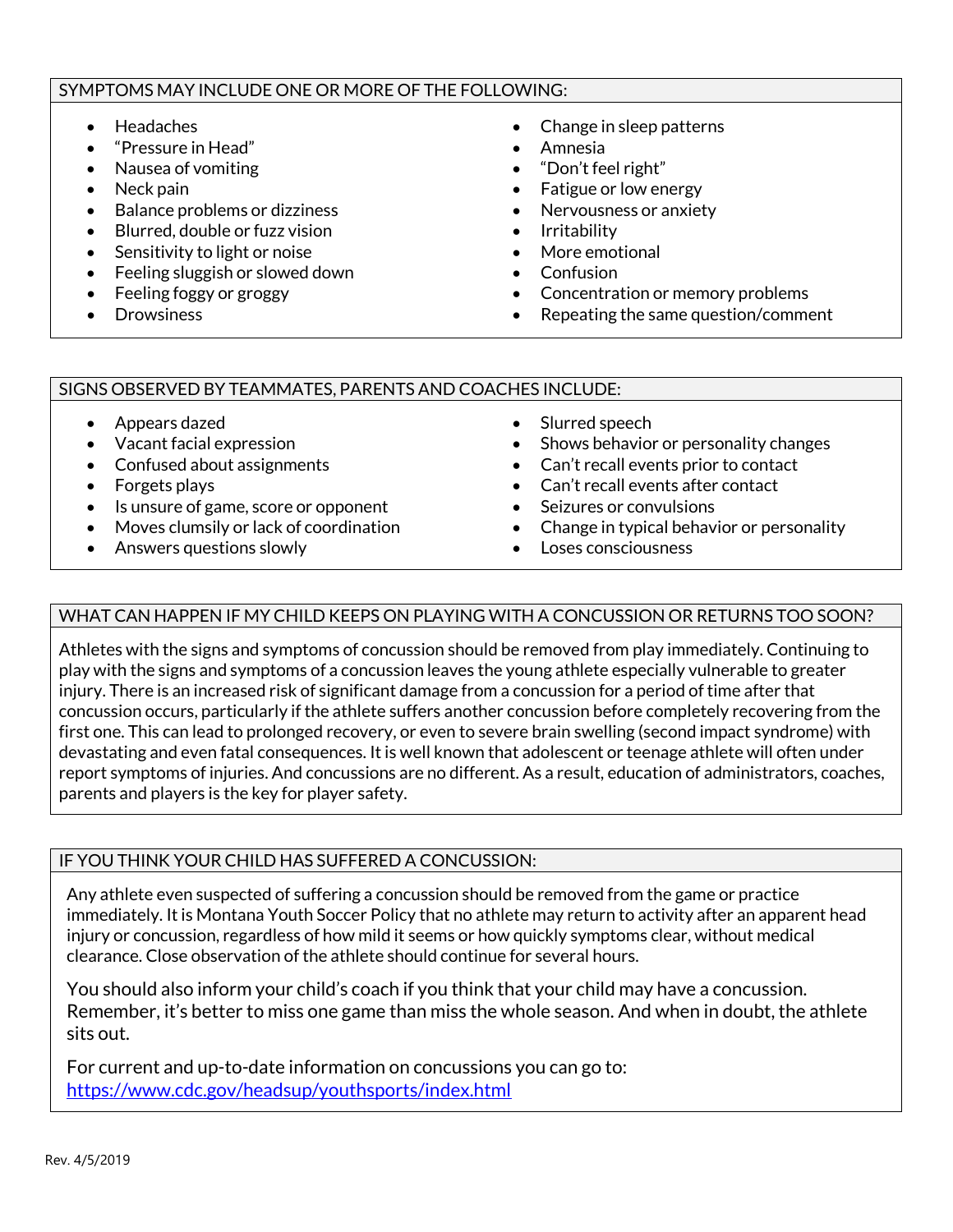

# Concussion & Head Injury Management Training & Competitions

### STEP 1: DID A CONCUSSION OR HEAD INJURY OCCUR?

Evaluate the player and note if any of the following signs and/or symptoms are present:

- 1. Dazed look or confusion about what happened
- 2. Memory difficulties
- 3. Neck pain, headaches, nausea, vomiting, double vision, blurriness, ringing noise or sensitive to sounds
- 4. Short attention span, can't keep focused
- 5. Slow reaction time, slurred speech, bodily movements are lagging, fatigue, and slowly answers questions or has difficulty answering questions
- 6. Abnormal physical and/or mental behavior
- 7. Coordination skills are behind, ex: balancing, dizziness, clumsiness, reaction time

## STEP 2: IS EMERGENCY TREATMENT NEEDED?

This would include the following scenarios:

- 1. Spine or neck injury or pain
- 2. Behavior patterns change, unable to recognize people/places, less responsive than usual
- 3. Loss of consciousness
- 4. Headaches that worsen
- 5. Seizures
- 6. Very drowsy, can't be awakened
- 7. Repeated vomiting
- 8. Increasing confusion or irritability
- 9. Weakness, numbness in arms and legs

## STEP 3: IF A POSSIBLE CONCUSSION OR HEAD INJURY OCCURRED, BUT EMERGENCY TREATMENT IS NEEDED, WHAT SHOULD BE DONE NOW?

Focus on these areas every 5-10 minutes for the next 1-2 hours, without returning to any activities:

- 1. Balance, movement
- 2. Speech
- 3. Memory, instructions and responses
- 4. Attention on topics, details, confusion, ability to concentrate
- 5. State of consciousness
- 6. Mood, behavior, and personality
- 7. Headache or "pressure" in head
- 8. Nausea or vomiting
- Sensitivity to light and noise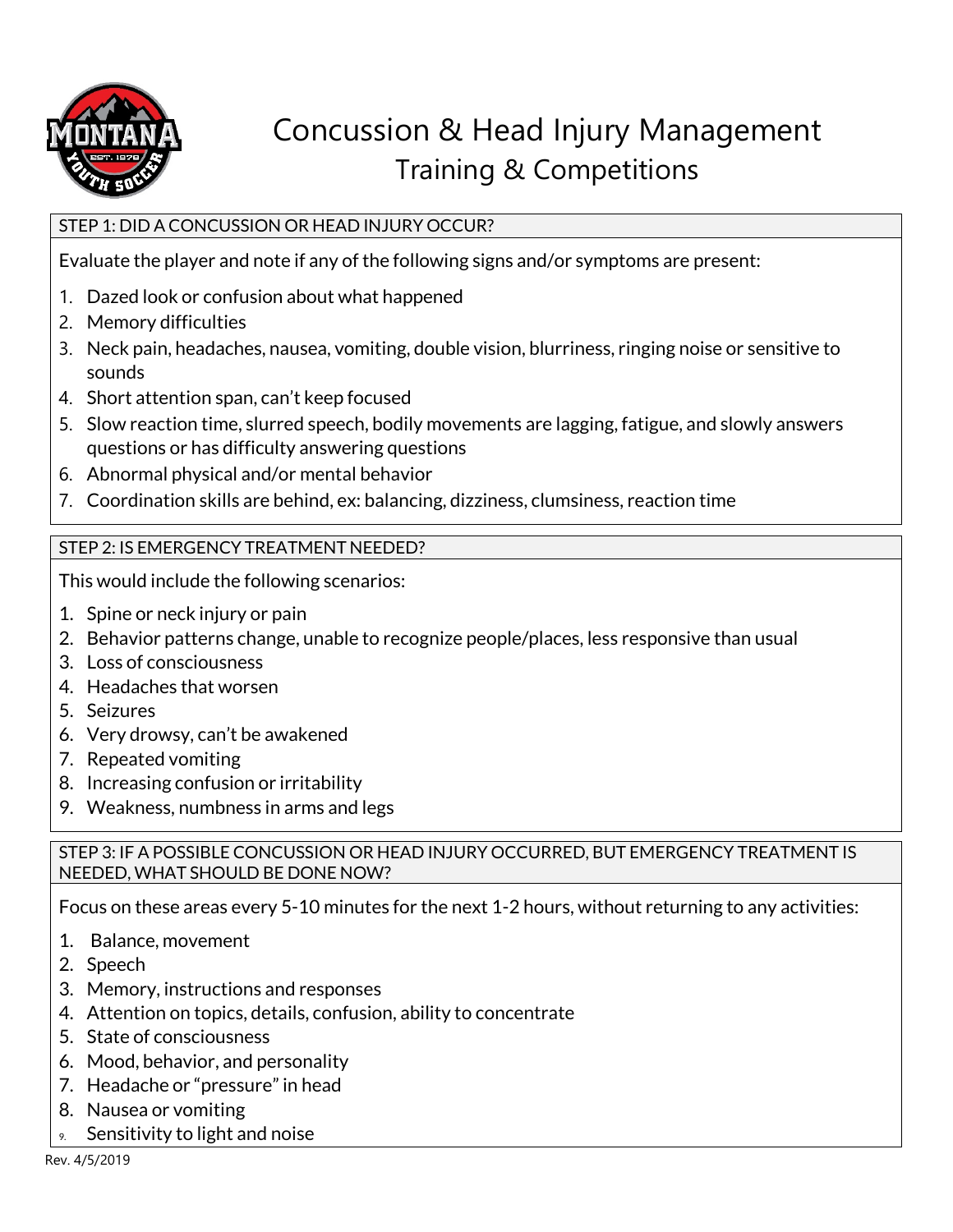# STEP 4: WHAT IS NEEDED FOR A PLAYER SUSPECTED OF SUFFEREING A HEAD INJURY TO RETURN?

# A player removed from any soccer activity out of concern they have suffered a head injury or concussion will not be eligible for return to play until they have received clearance to return from a medical professional.

If a player is suspected to have suffered a head injury or concussion, the following must be done:

- 1. Complete the "Possible Concussion Notification Form". The player, parent / legal guardian and team official must sign. Scan and email the form t[o jeff@montanayouthsoccer.com.](mailto:jeff@montanayouthsoccer.com)
- 2. If a parent / legal guardian of the player is present, have the parent / legal guardian sign and date the "Possible Concussion Notification Form". It may be advised to complete two copies of the Form so that the parent / legal guardian can have a copy for their file.
	- a. If a parent / legal guardian is <u>not present</u>, the team official is responsible for notifying the parent / legal guardian ASAP and then submitting the Form to the parent / legal guardian.
	- b. When the parent / legal guardian is not present, the team official must make record of how and when the parent / legal guardian was notified. The notification will include a request for the parent / legal guardian to provide confirmation and completion of the "Possible Concussion Notification Form" in writing or electronically.
- 3. The team official must submit the "Possible Concussion Notification Form" either by email or mail to Montana Youth Soccer within 24 hours of the potential concussion.
- 4. Montana Youth Soccer will medically suspend a player in GotSoccer suspected of suffering a head injury or concussion until the player receives clearance to return from a medical professional.
- 5. Until the player receives clearance to return from a medical professional, the player may be on the team sideline during games but must not be dressed in their uniform.
- 6. Once a medical professional clears a player to return, they must complete the "Concussion Return to Play Clearance Form". The parent / legal guardian must send a copy of the completed Form from the medical professional to Montana Youth Soccer and the team official.
	- a. Submit to MYSA by email t[o jeff@montanayouthsoccer.com](mailto:jeff@montanayouthsoccer.com)
	- b. Submit to MYSA by mail to Montana Youth Soccer, PO Box 3466, Butte, MT 59702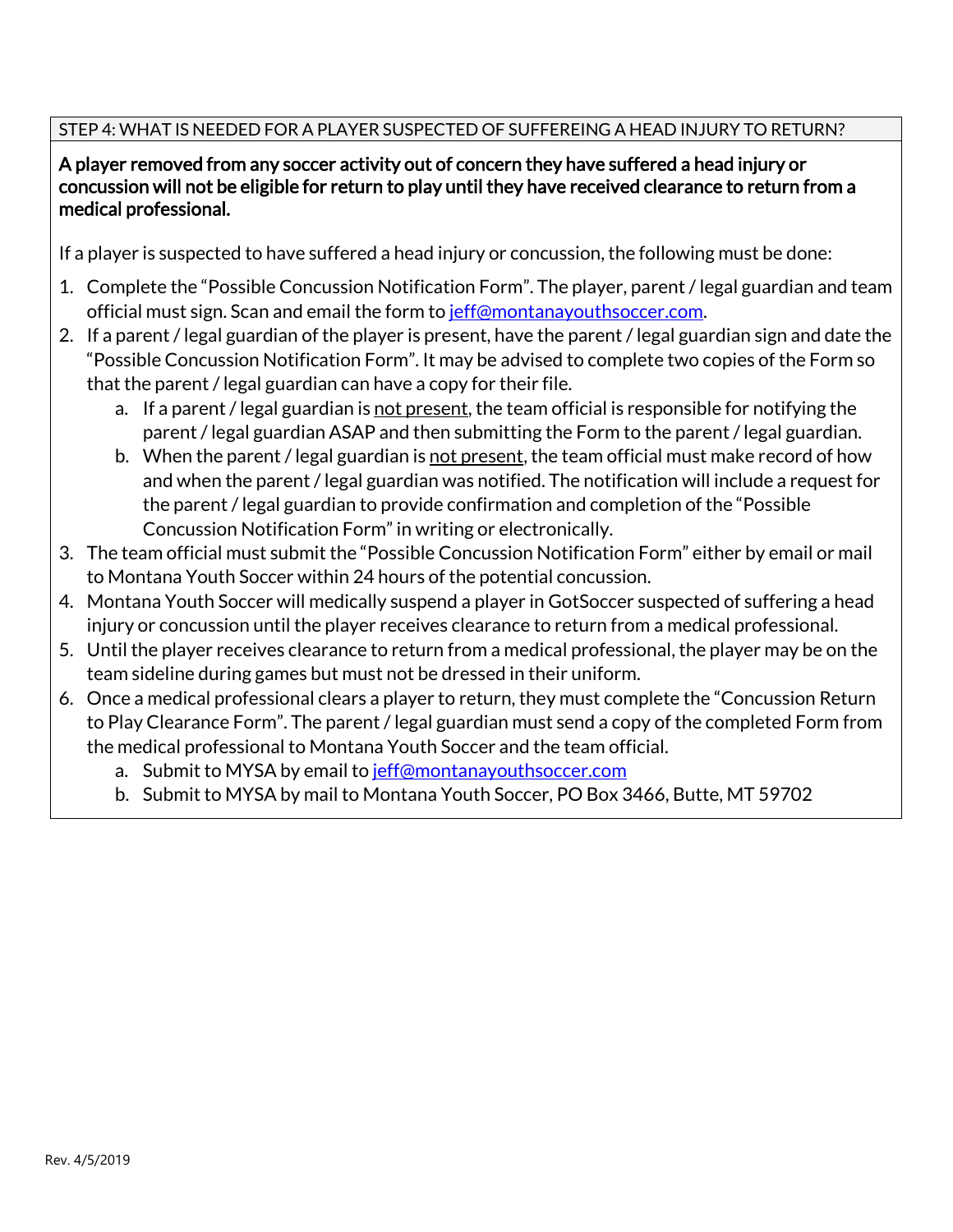

# Possible Concussion Notification US Youth Soccer

Today, \_\_\_\_\_\_\_\_\_\_\_\_\_\_\_\_\_\_\_\_\_\_\_\_\_, at the (insert name of the event or game #)  $\_$ 

(insert player's name) \_\_\_\_\_\_\_\_\_\_\_\_\_\_\_\_\_\_\_\_\_ received a possible concussion during practice or competition. US Youth Soccer and Staff want to make you aware of this possibility and signs and symptoms that may arise which may require further evaluation and/or treatment.

It is common for a concussed child or young adult to have one or many concussion symptoms. There are four types of symptoms: physical, cognitive, emotional, and sleep.

If your daughter or son starts to show signs of these symptoms, or there any other symptoms you notice about the behavior or conduct of your son or daughter, you should consider seeking immediate medical attention:

- 
- 
- 
- 
- 

- Slurred speech

- 
- 
- Memory difficulties Neck pain Neck pain Delicate to light or noise
- Headaches that worsen Odd behavior - Repeats the same answer or question
- Vomiting  $\blacksquare$  Fatigued  $\blacksquare$  Weakness/numbness
	-
- Seizures Intitability Intitability Less responsive than usual arms/legs

Please take the necessary precautions and seek a professional medical opinion before allowing your daughter or son to participate further. Until a professional medical opinion is provided, please consider the following guidelines:

- 1. refraining from participation in any activities the day of, and the day after, the occurrence.
- 2. refraining from taking any medicine unless (1) current medicine, prescribed or authorized, is permitted to be continued to be taken, and (2) any other medicine is prescribed by a licensed healthcare professional.
- 3. refraining from cognitive activities requiring concentration cognitive activities such as TV, video games, computer work, and text messaging if they are causing symptoms.

If you are unclear and have questions about the above symptoms, please contact a medical doctor or doctor of osteopathy who specializes in concussion treatment and management. Please be advised that a player who suffers a concussion may not return to play until there is provided a signed clearance from a medical doctor or doctor of osteopathy who specializes in concussion treatment and management.

| Player's Team:<br><u> 1989 - Johann Barnett, fransk politik (d. 1989)</u>                                                             | Age Group: |  |  |
|---------------------------------------------------------------------------------------------------------------------------------------|------------|--|--|
| Player Name:<br><u> 1989 - Johann Harry Harry Harry Harry Harry Harry Harry Harry Harry Harry Harry Harry Harry Harry Harry Harry</u> | Gender:    |  |  |
| Player Signature:                                                                                                                     | Date:      |  |  |
| Electronic Signature verifies understanding of this document                                                                          |            |  |  |
| Parent / Legal Guardian Signature:                                                                                                    | Date:      |  |  |
| Electronic Signature verifies understanding of this document                                                                          |            |  |  |
| Team Official Signature: _______________________                                                                                      | Date:      |  |  |

Electronic Signature verifies understanding of this document

By inserting my name and date and returning this Notification Form, I confirm that I have been provided with, and acknowledge that, I have read the information contained in the Form. If returning the signed Form by mail, send it to the following address: Montana Youth Soccer, PO Box 3466, Butte, MT, 59702. If returning this form by email, send to the following address: [jeff@montanayouthsoccer.com.](mailto:jeff@montanayouthsoccer.com)

- 
- 
- Focus issues **Focus** issues Irregular sleep patterns Slow reactions
	-